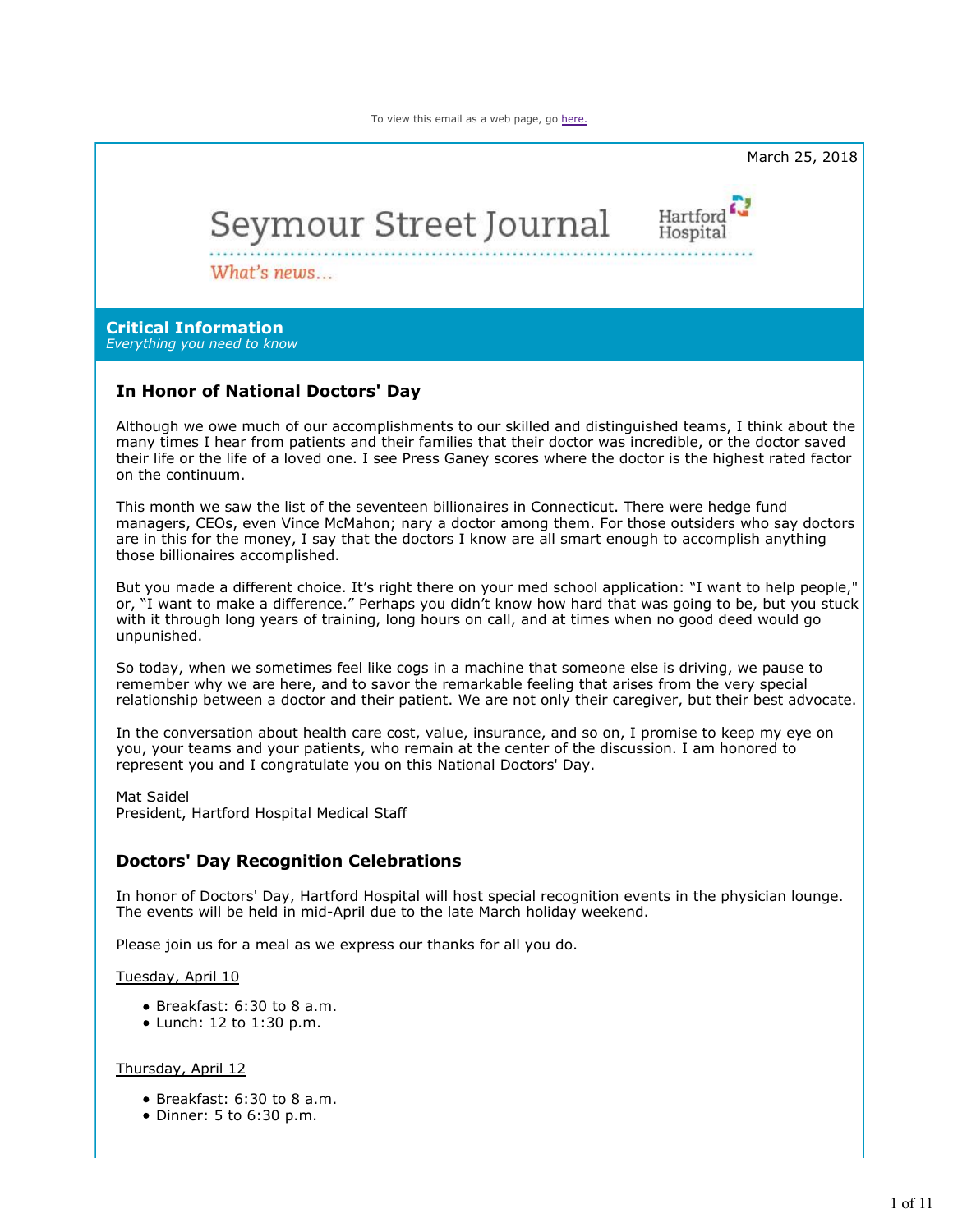## **New Intranet Coming Soon**

The current Hartford Hospital intranet site was developed over 20 years ago and has not changed significantly over time. In order to make the intranet more efficient, functional and user-friendly, Planning & Marketing will be transitioning the Hartford Hospital intranet to a new site on HHC Connect. The site is scheduled to go live on Wednesday, April 11.

Read the full announcement here.

# **Late Career Practitioner Policy**

The Late Career Practitioner policy is being implemented this month. The policy pertains to all practitioners age 70 and over with privileges at a Hartford HealthCare hospital, as well as new applicants. The Medical Staff Office will be sending an email communication with a copy of the policy, the workflow and frequently asked questions to practitioners being reappointed this year.

## **Medical Staff Services Web Page Just a Click Away**

Did you know there is a Medical Staff page on the Hartford Hospital website? Visit hartfordhospital.org/MedStaff for information on by-laws/policies, how to apply for privileges, a monthly listing of educational conferences and more. Bookmark the page for convenience.

### **Annual Medical Staff/Board Spring Event May 31, Medical Staff Winners Announced**

The Annual Medical Staff-Board Spring Event will be held on Thursday, May 31, from 6 to 8:30 p.m. in Heublein Hall.

Part of the event is the Annual Medical Staff Awards, which honor individuals who have made exceptional contributions to the medical community.

Please join your colleagues in recognizing the accomplishments of the recipients of our Annual Medical Staff Awards, and welcome new faculty members joining Hartford Hospital.

Awards will be presented to:

- Dr. Eric Oligino *DAVID HULL, MD YOUNG PRACTITIONER AWARD*
- Dr. Peter Beller *JOHN K. SPRINGER HUMANITARIAN AWARD*
- Dr. Paul Thompson *PHYSICIAN IN PHILANTHROPY AWARD*
- Dr. Jack Greene and Dr. Lenworth Jacobs *DISTINGUISHED SERVICE AWARD*
- Danette Alexander, PhD and Dr. Avital Porat *QUALITY & SAFETY AWARD*

Back to Top

**Noteworthy and New** *Announcements, news and information*

# **Hartford HealthCare and Tufts Announce Joint Health Venture**

Hartford HealthCare's joint venture with Tufts Health Plan was described in a front-page lead story in the Hartford Courant on Wednesday, Feb. 28. The story described the unique nature of the plan (a partnership with providers and payor to benefit patients) and the vision of better care coordination and a less stressful healthcare experience for plan members.

Read the full story on the Hartford Courant website or as a PDF.

# **Hartford HealthCare First in State to Perform Robotic Esophagectomy**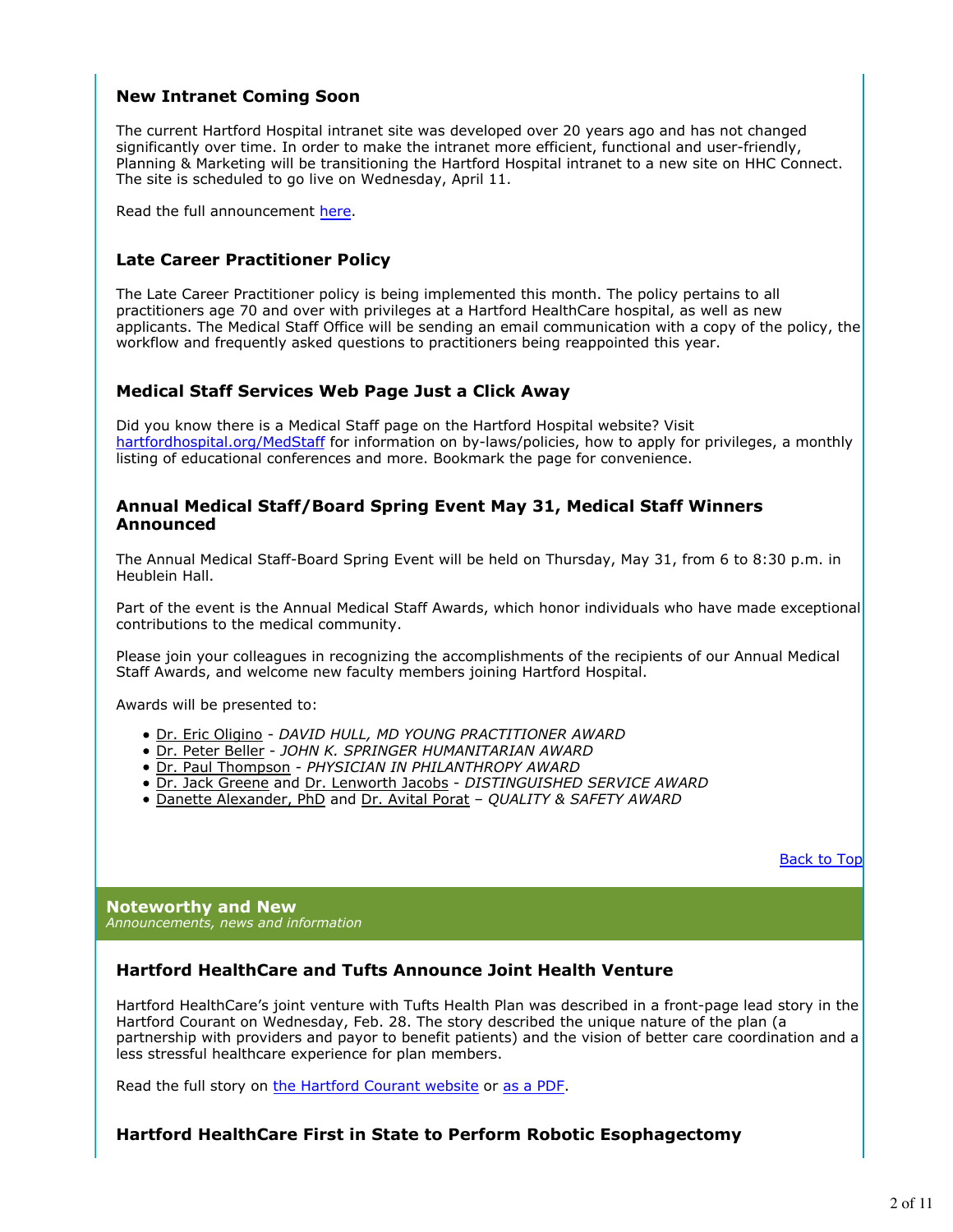Dr. Stefan Kachala, a thoracic surgeon at the Hartford HealthCare Cancer Institute, has performed the first successful robotic esophagectomy in the state. The procedure was done at Hartford Hospital using the da Vinci robotic system on March 1.

Read the full story here.

## **iRIS Training Classes**

The Human Research Protections Program is pleased to offer a series of monthly iRIS training classes. iRIS is the online submission system for everything that pertains to research and the Institutional Review Board (IRB). If you are interested in honing your skills in iRIS or if you are completely new to iRIS, please take advantage of this opportunity. Visit the *IRIS Training Intake Sheet* to sign up for one of the upcoming trainings. Save this link to sign future employees up for iRIS training.

The training repeats each month at different times. If you only can make it for one hour, feel free to come for the session you think best applies to your needs. You are welcome to sign up for multiple training sessions. Please sign up in REDCap so we know how many people to expect and if our facility is large enough. Currently all trainings are scheduled to be held in the Robinson Library, classroom three.

If you have any questions please contact Pamela Johnson at Pamela.Johnson@hhchealth.org or 860.972.0141; or Sharice Brown at Sharice.Brown@hhchealth.org or 860. 972.1251.

Click here to view a list of upcoming training dates.

## **Hartford Hospital "Baby Friendly" Once Again**

Hartford Hospital was redesignated as a Baby-Friendly Hospital for another five years by Baby-Friendly USA, an organization that recognizes hospitals and birthing centers for offering optimal care for breastfeeding mothers and their babies.

Read the full story in the March 12 edition of RxTra.

### **Exercise Program, Now Covered by Insurance, Beats Surgery for Peripheral Artery Disease**

People living with Peripheral Artery Disease (PAD), a condition where blood flow to legs is poor because arteries are narrow or blocked, now have one more option for reducing pain and improving quality of life: a supervised exercise program.

The program, which can deliver similar outcomes to surgery including decreased leg cramping and better quality of life, is now covered by Medicare, Medicaid and most insurance plans. One such offering is Hartford Hospital's Cardiac Rehabilitation Program.

Read the full story here.

Back to Top

**Recognizing Excellence** *Awards, accolades and achievements*

## **Saidel Pays Tribute to Elizabeth Schlaff**

*Dr. Matthew Saidel recently honored Elizabeth Schlaff on the occasion of her retirement. Dr. Saidel delivered the following remarks at the March 5 Medical Executive Committee Meeting:*

Elizabeth joined the staff of then-New Britain General in September of 1990. She saw the consolidation of New Britain and Bradley Memorial into HOCC. At that time she was a one-stop shop as General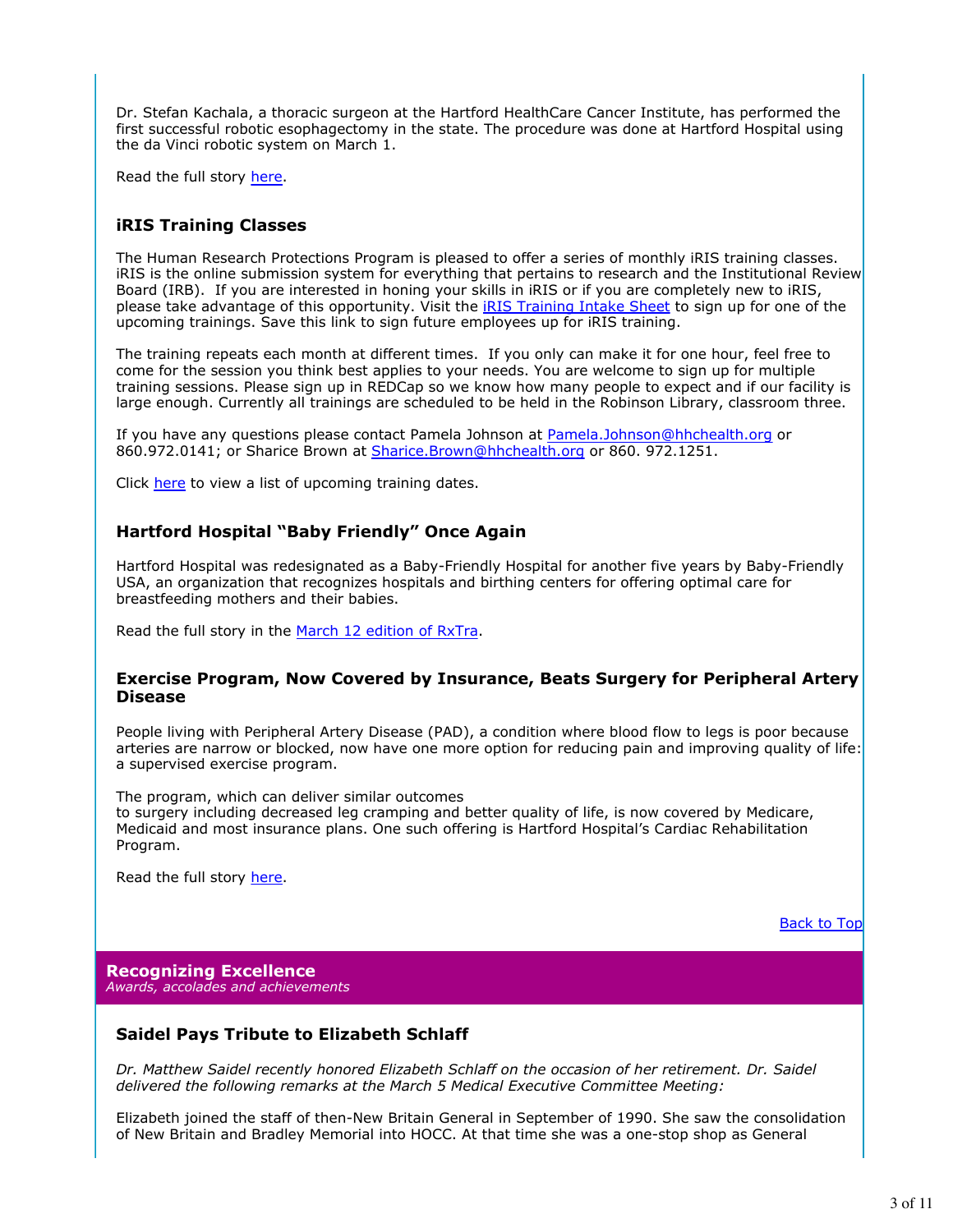Counsel and Director of Risk Management for all things legal including DPH visits, contracts, IRB/Research, all claims, medical staff issues, patient issues, governance and more.

When HOCC joined HHC, and our medical staff counsel departed, it was our good fortune to have Elizabeth take over that position.

Elizabeth has a semi-full time position making me look smart. When I chaired the system bylaws committee, Elizabeth was the ventriloquist helping me answer obscure legal questions.

As we have navigated strange and uncharted territory in the disrupted sea of health care, we seem to lose our bearings every time we turn down a new path. It is incredibly reassuring and stabilizing to have someone who knows the rules and can bring you back to reality in an always calm, unassuming but assertive manner. When the medical staff leadership gets together early Monday morning, we have the choice of dealing with a particular situation in ways ranging from throwing a parade for someone to tarand-feathering the same individual. We all shoot from the hip and put in our two cents in and then we turn to Elizabeth who tells us what the rules are and puts us on a rational path.

Elizabeth Schlaff is a good person who has the best interest of each and every one of us on the medical staff at heart. We are privileged to have known her and we want to wish her the best in her retirement. To give her a good start towards relaxing and doing the things she loves most we would like to present her with tokens of our appreciation. The first is a membership to the museum of Metropolitan Art in New York City. We hope you will spend much time there and not think about us. The second will feed a particular indulgence of hers: a gift certificate for the Strand bookstore in New York City. Use them in good health, and may your life be as rich as you have made ours.

### **Salner Published in Int'l Journal of Radiation Oncology**

Dr. Andrew Salner's article, "Our Role in Radiation Disaster Preparedness," was published in the International Journal of Radiation Oncology.

Click here to read the full article.

### **Grosberg Delivers Lectures in Colombia**

Dr. Brian Grosberg, director of the Hartford HealthCare Headache Center, delivered two lectures at the XIII Colombian Neurological Congress Annual Meeting in Barnaquilla, Colombia: "Rhinogenic Headache: A Neurologist's Perspective" and "Neuromodulation of Headache Disorders." There were 900 people at the meeting. Dr. Groberg was one of the invited international speakers, including two colleagues who were from Spain.

### **Thompson Lectures on Both Coasts**

Paul Thompson, Chief of Cardiology at Hartford Hospital, gave Grand Rounds to the Amgen Faculty at the Amgen's Corporate Headquarters on Tuesday, February 20, in Thousand Oaks, Calif. Dr. Thompson lectured on Statin Associated Symptoms.

Dr. Thompson was also a key note speaker at the Arizona State University's annual Sports Medicine Conference on Friday, February 23 in Tempe, Ariz. Dr. Thompson lectured on cardiac maladaptations to long term endurance exercise.

Dr. Thomson was one of the outside speakers for Christiana Health System's 29th Update in Cardiology in Newark, DE on Saturday, March 3rd. Dr. Thompson spoke on "Statin Side Effects. How Real are They? Is There a Nocebo Effect?".

Dr. Thompson presented Cardiology Grand Rounds at the University of Pennsylvania on Thursday, March 15, 2018. He spoke on "Are there deleterious cardiac effects from life-long endurance exercise?"

### **Fernandez Speaks at Waterbury Hospital Medical Staff Meeting**

Dr. Antonio Fernandez from the Hartford HealthCare Heart and Vascular Institute and the Cardiology Division of Hartford Hospital was the invited speaker at the quarterly medical staff meeting at Waterbury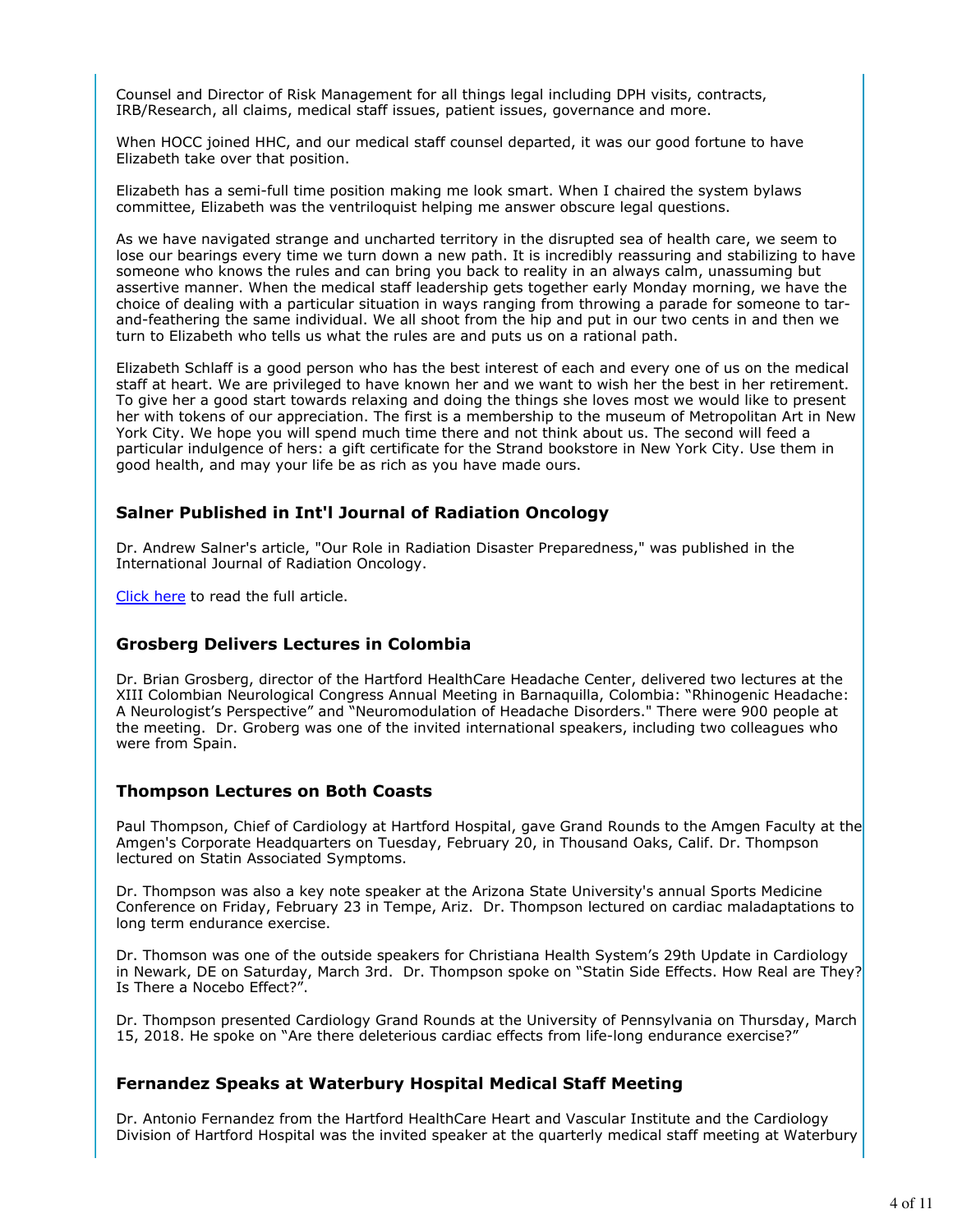Hospital.

The talk provided up-to-date practice recommendations for lipid management in patients with cardiovascular disease and highlighted unique features of our Cholesterol Management Clinic at Hartford Hospital.

## **Heart and Vascular Physicians Participate in Scientific Session Meeting**

The American College of Cardiology 67th Annual Scientific Session Meeting was held in Orlando, Fl. from March 10 to March 12, 2018. Multiple members of the HHC Heart and Vascular Institute participated:

### Panels

- Thompson PD. The Athlete with Ischemic Heart Disease: What Do I Do Now? March 11, 2018
- Thompson PD. (Co-Chair) The Athlete With Valvular Heart Disease: Opinions From Around the World. March 12, 2018.

### Lectures

Thompson PD. Straight Talk About Statin Intolerance: It's a Fact in a Scientific entitled Great Debase in Preventive Cardiology. March 12, 2018

#### Oral Abstracts

- Baker W, Gluck J. Predicting Survival with Mobile ECMO: A Novel Approach. March 10, 2018
- Coleman C, Turpie A, Bunz T, Sood N. Effectiveness and Safety of Apixaban, Dabigatran and Rivaroxaban Versus Warfarin in Frail Patients With Nonvalvular Atrial Fibrillation. March 11, 2018
- Goldgrab D, Arora B, Darsaklis K. Take of the Blinders: Don't Forget Chronic Thromboembolic Pulmonary Hypertension in the Differential Diagnosis of Unexplained Dyspnea. March 11, 2018
- Dahal L, Yousuf A, Hanna M, Sharma S, Rijal J, Watti H, Garcia NT, Njoku A, Lee J, Katikaneni P, Jimenez E, Modi K, Tandon N. Percutaneous Closure of Patent Foramen Ovale or Medical Therapy for Stroke Prevention: A meta-analysis of randomized trials.

### Poster Presentations

- Coleman C, Nguyen E, Weeda E, Kohn C. The Impact of Ranolazine Versus Placebo on Health Related Quality of Life in Patients With Chronic Stable Angina and Type 2 Diabetes. March 10, 2018
- Coleman C, Nguyen E, Weeda E, Kohn C. Cost-Effectiveness of Ranolazine Added to Standard of Care Treatment in Patients With Chronic Angina and Type 2 Diabetes. March 11, 2018
- Kumar A, Tendon V, Shivamoorthy P, Gluck J, Kluger J. Single Center Experience of Ventricular Arrhythmias in Left Ventricular Assist Device Patients. March 11, 2018
- Verma I, Thompson, PD, Fernandez AB. Familial Hypercholesteremia: When Statins, Ezetimibe and PCSK9 Inhibitors Are Not Enough. March 11, 2018
- Gajjar K, Liti B, Kluger J. Role of ICD placement in Fulminant Myocarditis Presenting with Ventricular Fibrillation- A Case Report and Review of Literature. March 12, 2018
- Patel N, Baker W. Cryoablloon Ablation for the Treatment of Atrial Fibrillation: A Systematic Review and Meta-Analysis. March 12, 2018

## **Welcome New Physicians to Hartford Hospital**

| Scott Claiborne, DDS, MD                                                                                                                  | Oral-Maxillofacial Surgery                                                                    | https://HartfordHospital.org/scottclaiborne                                                                                                                                                                                                                                             |
|-------------------------------------------------------------------------------------------------------------------------------------------|-----------------------------------------------------------------------------------------------|-----------------------------------------------------------------------------------------------------------------------------------------------------------------------------------------------------------------------------------------------------------------------------------------|
| Abhishek Jaiswal, MD<br>Ian Macumber, MD<br>Gracia Mui, MD<br>Agata Sajkiewicz, MD<br>Marissa Sicley-Rogers,<br>PsyD<br>Trevor Sutton, MD | Cardiology<br>Pediatric Nephrology<br>Neurology<br>Cardiology<br>Psychology<br>Anesthesiology | https://HartfordHospital.org/AbhishekJaiswal<br>https://HartfordHospital.org/ianmacumber<br>https://HartfordHospital.org/Graciamui<br>https://HartfordHospital.org/agatasajkiewicz<br>https://HartfordHospital.org<br>/MarissaSicleyRogers<br>https://HartfordHospital.org/TrevorSutton |
|                                                                                                                                           |                                                                                               |                                                                                                                                                                                                                                                                                         |

Back to Top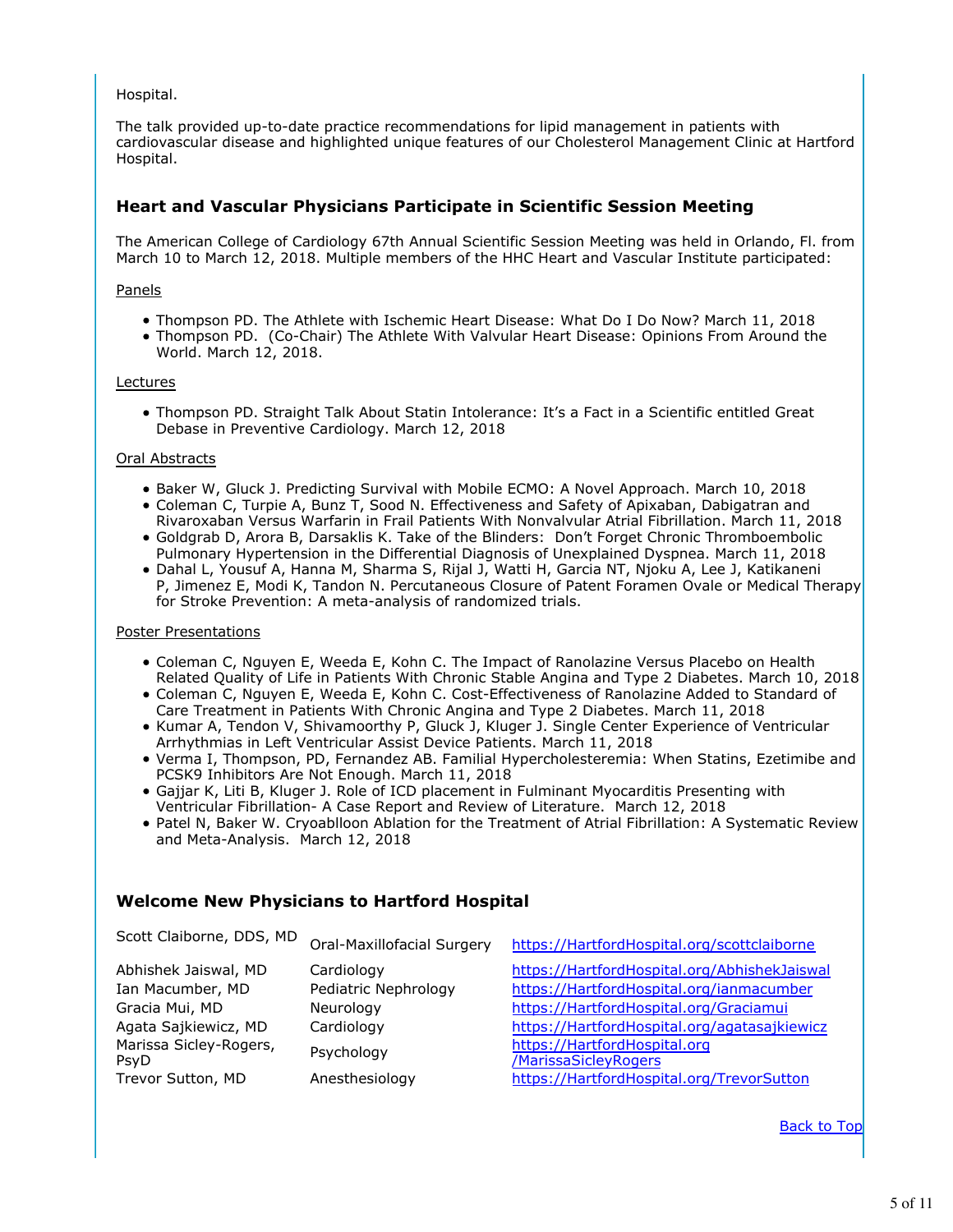# **Hartford Medical Society 2018 Program Schedule**

Town & County Club, 22 Woodland St., Hartford

The Hartford Medical Society's 2018 Program Schedule includes:

- "Health Care 2018" on Tuesday, March 27, at 2 p.m., featuring The Honorable John B. Larson, U.S. House of Representatives, Connecticut 1st Congressional District. Hear about the current state of health care and an update on the challenges facing the Congress.
- "WWI Medical Posters" on Wednesday, April 18, at 5 p.m., featuring Susan Wheeler, Curator, Prints and Drawings and Historical Medical Posters, Yale Medical History Library. Come view a unique mix of WWI Medical Posters from the Harvey Cushing/John Hay Whitney Library and learn how the posters were used to modify the public's actions and behaviors.
- "The Proper Pirate: Robert Louis Stevenson's Quest for Identity" on Wednesday, June 13 at 5 p.m., featuring Jefferson A. Singer, Dean of the College/Faulk Foundation Professor of Psychology, Connecticut College. Meet the writer of the book that applies the most up-to-date research on personality, identity and memory to the fascinating life of one of literature's most celebrated figures, Robert Louis Stevenson.

To learn more, visit hartfordmedicalsociety.org/events.

## **April 12**

# **Memorial Sloan Kettering Cancer Alliance Advanced Prostate Cancer Symposium**

Marriott Downtown, 200 Columbus Blvd, Hartford 4 to 8:30 p.m. (Surgical observation 1 to 3 p.m.)

Hosted by the Hartford HealthCare Cancer Institute and Hartford HealthCare Tallwood Urology & Kidney Institute.

Lectures and discussions include "Genomics and Personalized Treatment," "Metastatic Castrate Sensitive Disease and Imaging," "Metastatic Castrate Resistant Disease," "Quality of Life Issues" and a discussion. Extended Lymph Node Dissection Observation from 1 to 3 p.m.

Hartford Healthcare designates this live activity for a maximum of 4 AMA PRA Category 1 Credits™.

\$50 for physicians, \$25 for Nurses and Advanced Practitioners and free for all others. Dinner is included and registation is required. Call 1.855.HHC.HERE (1.855.442.4373).

# **May 2 Annual Mary Mulready Sullivan Oncology Symposium**

Heublein Hall, ERC Building 7:30 a.m. to 1:45 p.m. (Optional basic research session from 2 to 4 p.m.)

This symposium for health care providers will provide attendees on the most up-to-date therapies for melanoma.

In this FREE educational seminar, learn to:

- Identify prevention strategies for melanoma and how to facilitate them in your patient population.
- Review surgical approaches to the melanoma patient, including role of excision and nodal surgery. Describe new molecular and immunotherapysystemic therapies for melanoma and how best to
- manage their adverse effects.

Registration is required. Visit hartfordhealthcare.org/events or call 1.855.HHC.HERE.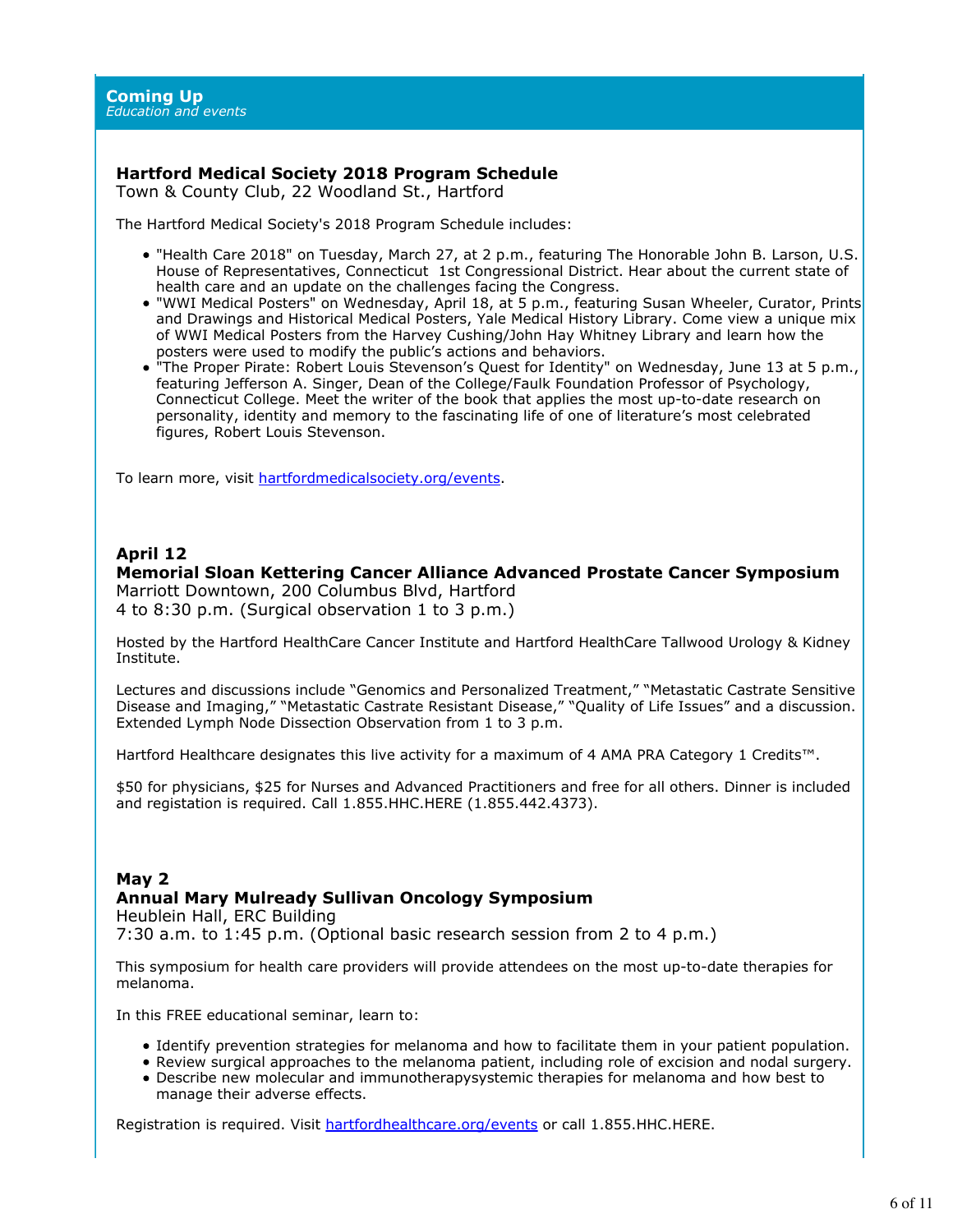## **May 26 - 29 Conn. State Medical Society 2018 Clinical Conference** Habana Libre Hotel in Havana, Cuba

20 CME Credits

The 2017 Clinical Conference in Havana, Cuba was like no other for CSMS and the physicians who participated, so we are going again this year! We welcome all healthcare providers and their families/guests.

CSMS wanted the clinical conference in Cuba to be a unique continuing medical education opportunity for physicians to explore a different health care model during a time healthcare in the United States is experiencing significant transitions. Assumptions and misperceptions were challenged on both sides through a series of discussions in socio-cultural and historical contexts. American physicians were surprisingly impressed with their hosts' medical education, their pride of country, and how successful they are with limited resources. Cuban physicians were surprisingly impressed to know their guests provided the best possible care to poor patients, organized as a group to mentor, volunteer, and advocate for the profession and all patients.

Cuba's healthcare delivery model combines population-based public health principles building a foundation of wellness and preventative medicine. As the United States searches for ways to improve quality, decrease costs, and engage patients and their families, the integration of primary care in the community and public health approach in Cuba facilitated a powerful exchange of ideas and mutual professional respect. As physician participants on the trip, we both felt the experience reinvigorated the fire of why we went into medicine, and we planned this upcoming trip to share the experience with others.

Itinerary Includes:

- Full-Day Guided Tour of Old Havana, a UNESCO World Heritage Site
- Visit Cuban hospitals and clinics outside ofHavana
- Excursions for family and nightly entertainment
- Option of Veradero all-inclusive resort for 2 nights (May 30 31)

For information, visit http://www.usa-cubatours.com/conference-csms/ or contact Catherine Wagner, EdD, CSMS, Vice President of Education and Health Information, at cwagner@csms.org or 203.865.0587, ext. 102.

## **May 31**

## **Annual Medical Staff/Board Spring Event**

Heublein Hall – ERC Building 6 to 8:30 p.m.

**June 14 Semi-Annual Medical Staff Meeting** Gilman Auditorium 6:45 to 7:45 a.m.

**September 21 End of Summer Event** New Britain Museum of American Art 6 to 9 p.m.

Join the Medical Staff Officers and your colleagues from the Hartford Hospital Medical Staff for a unique opportunity to socialize and enjoy each other's company. More details to follow!

# **Planning a CME Activity?**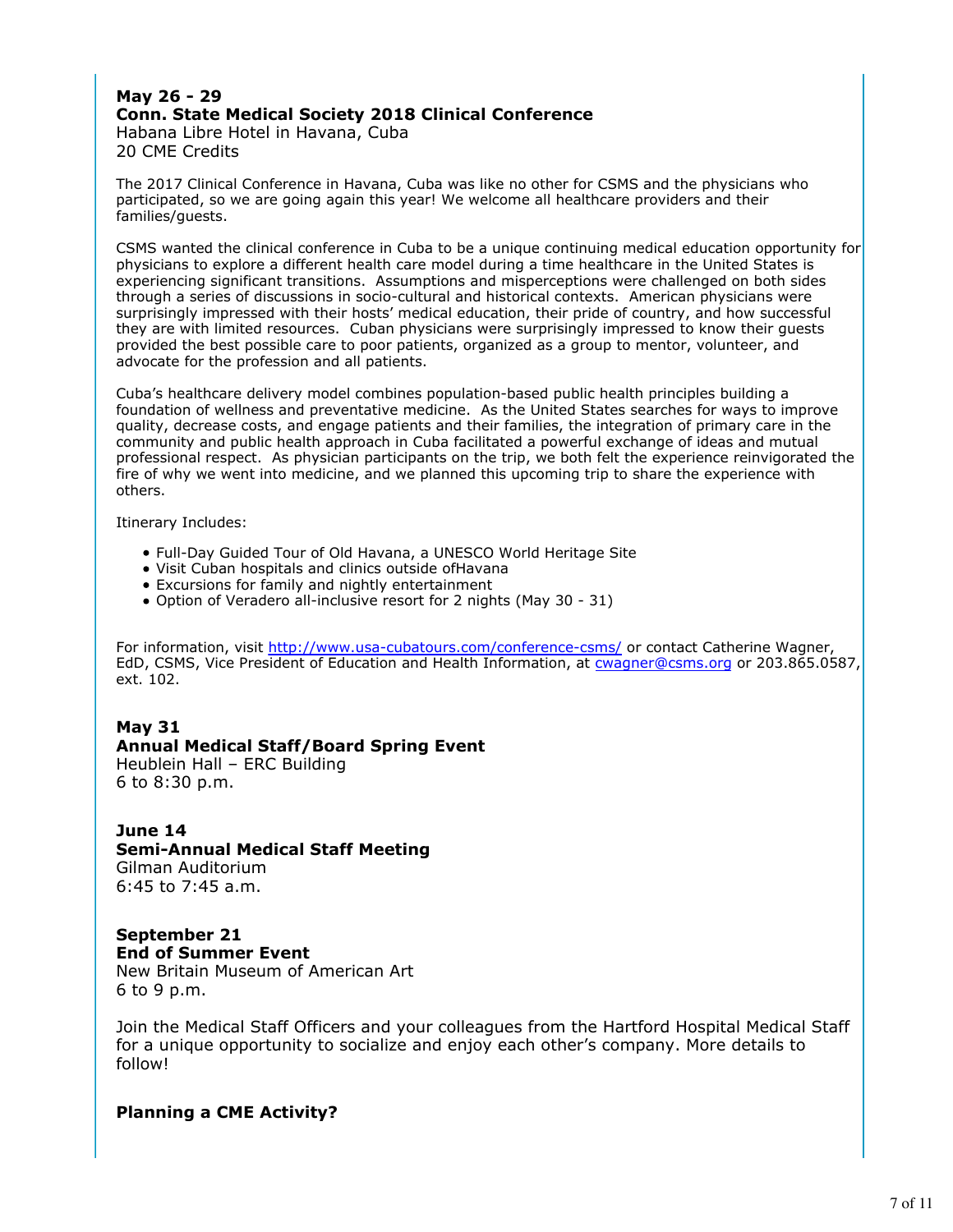- The CME department encourages program planners to begin the application process as far in advance of the CME activity as possible.
- Visit the HHC CME website to learn more about CME Offerings
- Click here to request an application today
- Contact continuinged@hhchealth.org to schedule a planning session

Back to Top

#### **For Your Information** *Other things you ought to know*

## **Template Statements Not Valid as Electronic Signatures in Epic**

In an electronic medical record, the only official signature is electronic. After a document is completed and the "sign" button is clicked, the document is officially signed and the statement "electronically signed by..." appears at the bottom. This is also seen when notes are printed. This format is specifically required by CMS, and is the only valid form of an electronic signature.

Many providers have customized their personal templates by including statements at the bottom of their documents with statements such as: "signed by Dr.  $[x]$ " or "electronically signed by  $[x]$ ". These statements are not valid as an electronic signature, and not accepted by CMS.

Please remove these types of statements from all templates. It remains acceptable, although unnecessary and redundant, to put your name, position, time and date in templates. Please realize your name, time and date are automatically placed in each document when it is signed.

# **Minimum Data Set**

Beginning March 5, all HHC entities will be requesting a minimum data set at scheduling for elective services. Anyone requesting elective procedures or outpatient services for their patients at HHC should come prepared to provide the following pieces of information as part of the scheduling process:

- Patient Legal Name
- Patient Gender
- Patient Social Security Number if available
- Patient Home/Alternate Phone Number
- Patient Address
- Patient Date of Birth
- Guarantor
- Subscriber
- Insurance Plan Name
- Insurance Policy Number
- Insurance Group Number if applicable
- Primary Care Physician

The process will start with education, so in the first month we are hoping to learn what forms (such as reservation forms or booking slips) need to be updated and then work with the VPs of Operations to ensure the changes are made appropriately.

To learn more, click here for the full Minimum Data Set policy.

## **Housekeeping Notes**

#### No Eating and Drinking in Patient Care Areas

Please remember that eating, drinking, applying lip balm and handling contact lenses are prohibited in patient care areas. This restriction is for the protection of staff from blood borne pathogens. Violations of this OSHA standard can lead to significant fines for the hospital. Food and drink should only be consumed in designated "break areas" located on each unit.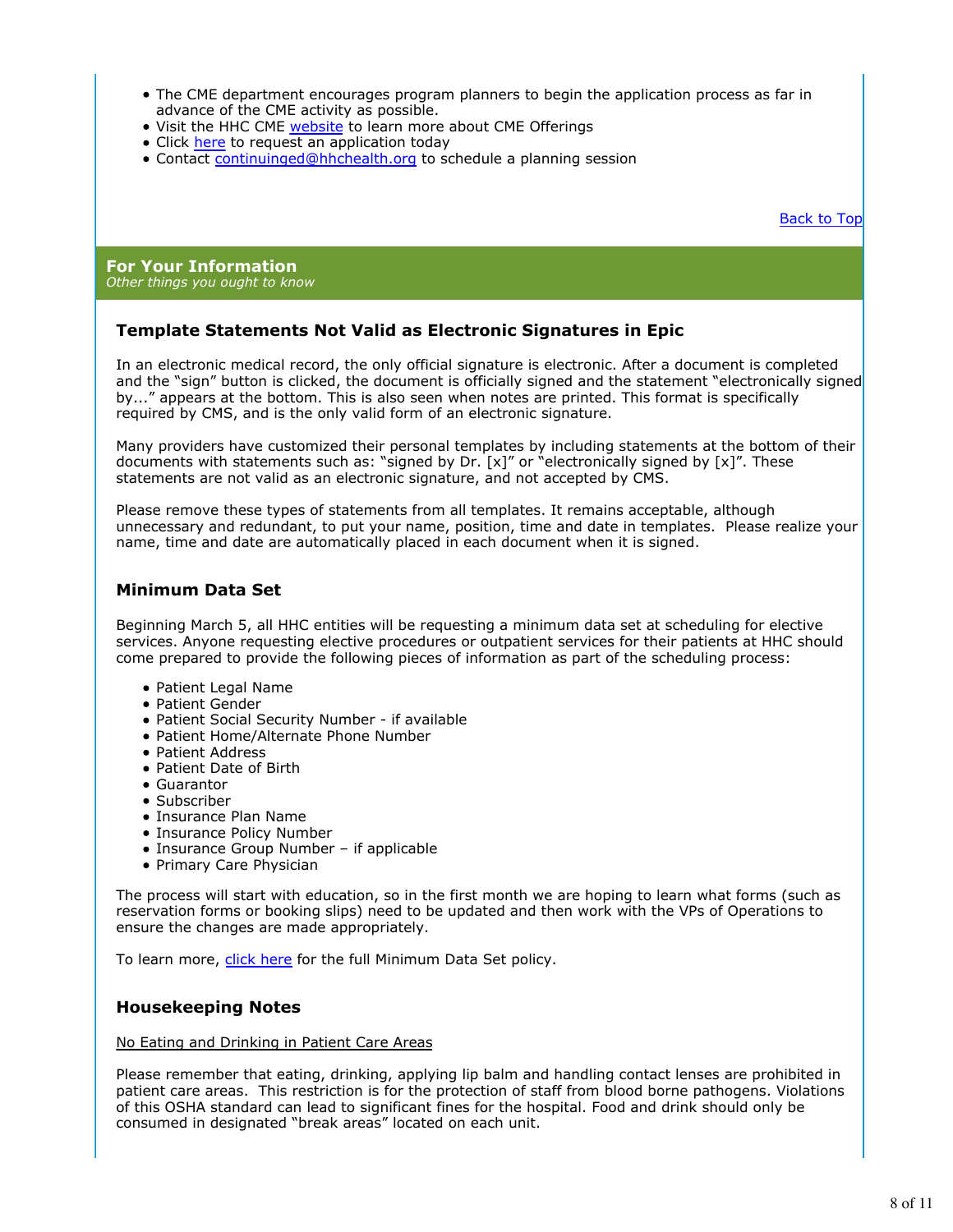All food and drink should be kept covered in airtight containers to discourage bugs and flies from entering patient care areas. Lastly, communal food and drink on nursing units is a potential source of foodborne illness outbreaks in the winter such as norovirus, affecting patients and staff.

#### Hand Hygiene and Medical Glove Use

Wear gloves appropriately and perform hand hygiene before and after each use. The use of gloves does not replace the need for cleaning your hands. Please DO NOT Purell your gloves!

Remove gloves after completion of each task–they have been contaminated and serve as a source of microbial transmission to clean supplies in storage areas. Wear gloves only when indicated according to Standard and Contact precautions. Otherwise they become a major risk for microbial transmission.

#### Pause for Purell

Please "Pause for Purell" to allow the dispenser to complete its cycle. The volume of the foam Purell is the same as the gel, but is aerated, taking longer to dispenser.

The Purell on nursing unit floors, and in the drip trays is due to the "Drive By" phenomenon as above and is a potential fall hazard to our patients and colleagues. Dispenser empty or nonfunctioning? Point it out to your EVS person or call 972.2855 for a refill or battery replacement.

## **New Paging Service Vendor**

We are excited to inform you of an upcoming change we are making to our paging service. Beginning in April, our new Hartford HealthCare partner for paging will be American Messaging.

American Messaging will provide paging services for both in-house and long-range paging. Their network provides encrypted, HIPAA compliant messages. Additionally, Hartford Hospital will receive a HIPAA compliant app called AMSConnect for cell phone users. AMSConnect will deliver all pages to the phone app and provide encrypted peer-to-peer messaging.

American Messaging is the second largest wireless and critical messaging company in the United States. They provide service to nearly 725,000 subscribers, including more than 1,300 major healthcare and first responder customers.

Over the next few months, please be on the lookout for important details regarding the change. American Messaging will be onsite at a later date to exchange your device and answer any questions.

We are excited about our new partnership and know you will see a positive difference in service and support. Should you have any questions, please reach out to me at 860.972.5580 or Ariel.Pino@hhchealth.org.

#### Back to Top

**In the News** *Media coverage, headlines and trends*

## **Media Coverage**

#### Physician Appearances

- A crew from HBO spent the day at CESI last week interviewing Dr. Len Jacobs. The topic was tourniquet training for law enforcement. The story featured the training at CESI and aired on HBO's Vice News.
- Dr. Laura Saunders on **FOX 61** Topic: Children and video games
- Dr. Craig Allen on WTIC AM Radio Topic: Opioid Study
- Dr. Andy Salner on FOX 61 Topic: HPV and head/neck cancer
- Our pitch of the CT Orthopaedic Institute resulted in the following story on Ch. 8 last evening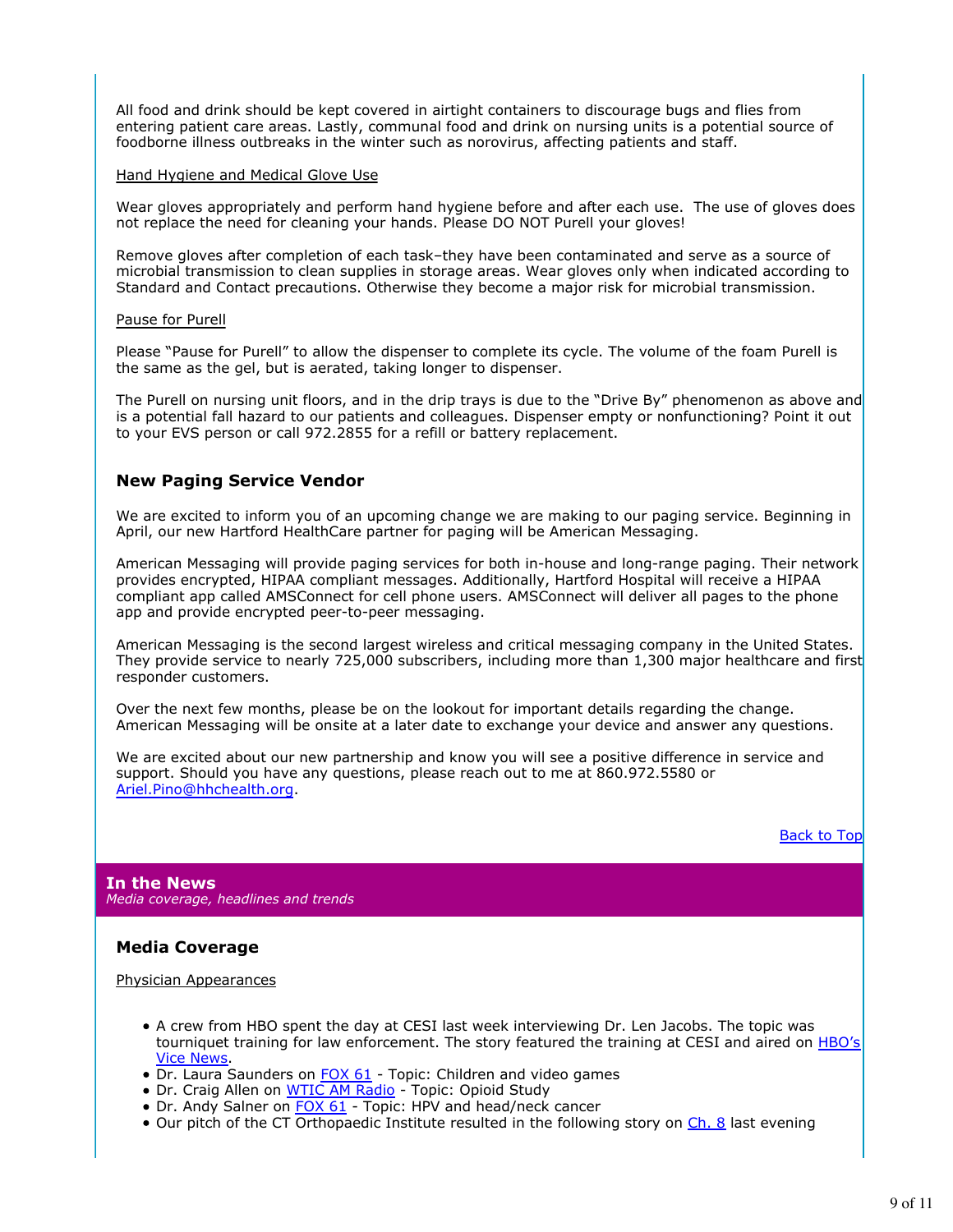featuring Dr. Chris Lynch and his patient

- Dr. Jim Cardon on WTIC AM Radio Topic: CarePartners
- The HHC Care Logistics Center on NBC CT
- WTNH Reporter Jocelyn Maminta posted a Facebook live interview and partial tour with Dr. Lynch
- $\bullet$  HHC Care Logistics Center on  $\frac{\mathsf{Ch. 3 FOX \, \overline{61}}}{\mathsf{C1 Topic: Middlesex}}$  incident
- Dr. Jack Ross on Ch. 3 Topic: Flu
- Pat Rehmer on Ch. 3 Topic: Mental health/Middlesex incident
- Matt Reynolds/Sports Health on **NBC CT** Topic: How to train like an Olympian:
- Dr. David Bendor on Ch. 3's Face the State Topic: Florida School Shooting
- · Dr. Virginia Bieluch on WTIC AM radio Topic: Flu
- Ch. 8 Tracking opioids overdose deaths (Dr. Craig Allen)
- Dr. Virginia Bieluch NBC CT Topic: Flu and Booster Shots
- Dr. Craig Allen NBC CT Topic: FDA Lowering Nicotine

## **Integrated Media Partnerships**

Medical Rounds on WFSB, Ch. 3

- Dr. Eileen Plotkin on Ch. 3 Topic: Colon Cancer https://youtu.be/EtClCUM7n3U
- Dr. Joy de Marcaida on Huntington's Disease https://youtu.be/tYCdJIvQG2A
- Enhancing Sports Health with Stefanie Bourassa: youtu.be/L9kADqtZ9ao
- **Eric Smullen on Sports Health: youtu.be/SPzmGbdd6Uo**

#### Connect to Healthier on NBC-CT

- Rob Dibble/BJI: https://youtu.be/sv-sn-6c4lA
- · Deep Brain Stimulation: https://youtu.be/pYfThsG9cSQ

#### Hartford Courant Facebook Live

**• Facebook Live with the Hartford Courant featuring Sports Health with Eric Smullen** 

#### Advances in Health on WTIC Ch. 8

- Dr. Brian Grosberg on Headaches: https://youtu.be/67nlZmiFDDc
- Karen Castiglione gets joint replacement surgery so she can do the things she loves again: Patient story

### **Healthcare Trends**

#### **What the \$52-billion Cigna purchase of Express Scripts means for consumers**

The healthcare industry is consolidating in a series of head-snapping deals. But like many of the recent multibillion-dollar combinations, it's not clear whether the just-announced \$52-billion merger of Cigna Corp. and Express Scripts Holding Co. will deliver lower premiums or cheaper drugs for consumers. http://www.latimes.com/business/la-fi-cigna-mergers-20180312-htmlstory.html

#### **Can blockchain succeed where EHRs have failed?**

Throughout history, the sharing of information has been a precursor to progress. The printing press and, centuries later, the internet exponentially increased our ability to access and share knowledge, ushering in new eras for science and society as a result. And yet, these revolutionary inventions met their match in the modern medical record, the documentation and distribution of which has only grown more Byzantine and frustrating for all involved.

https://www.beckershospitalreview.com/ehrs/can-blockchain-succeed-where-ehrs-have-failed.html

#### **Anthem and American Medical Association announce new effort to streamline prior authorization process**

One recommendation is to make prior authorization easier for providers that take part in risk-based contracts.

http://www.healthcarefinancenews.com/news/anthem-and-american-medical-association-announcenew-effort-streamline-prior-authorizatio

Back to Top